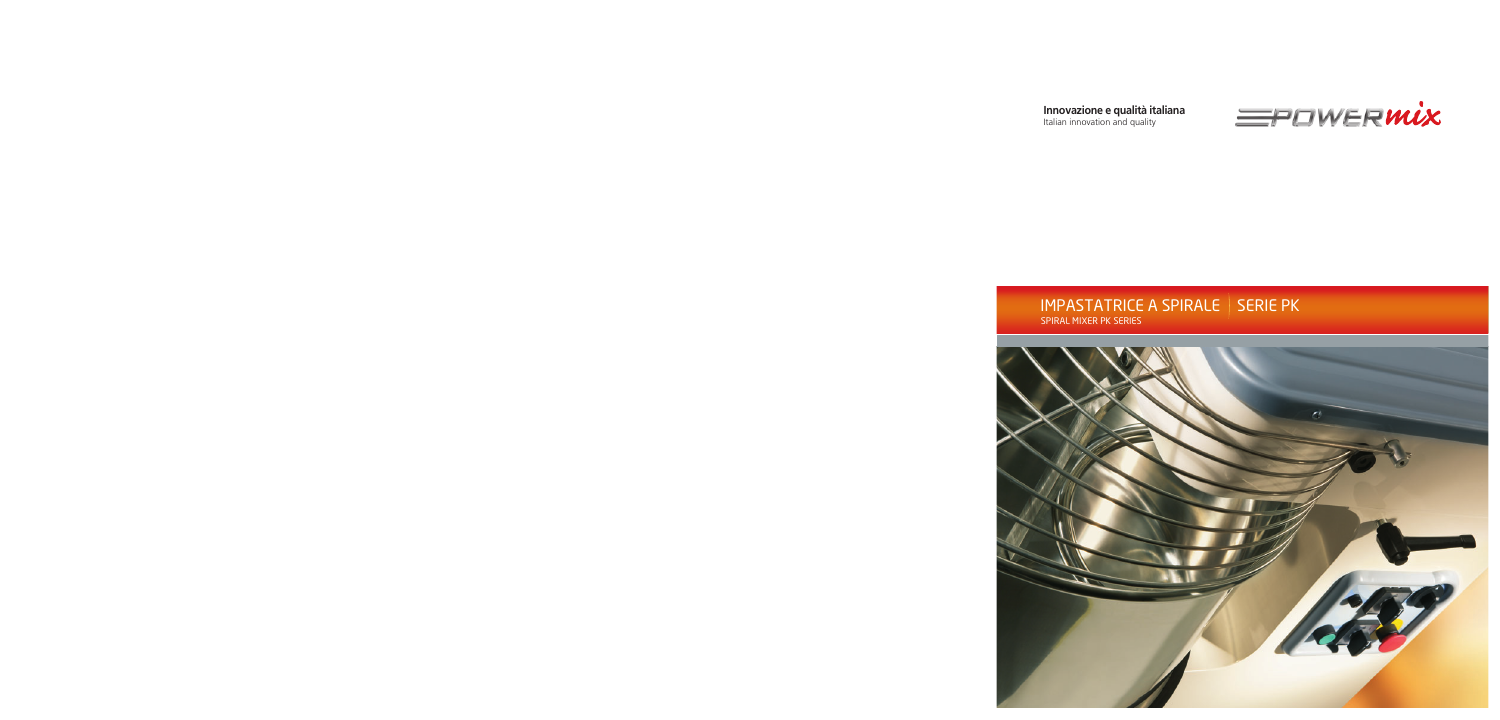## IMPASTATRICE A SPIRALE | SERIE PK

L'impastatrice a spirale POWER MIX è la macchina ideale per pizzeria, panetteria e la famiglia.

#### **CARATTERISTICHE TECNICHE**

- \* VASCA, SPIRALE, PIANTONE IN ACCIAIO INOX AD ALTA RESISTENZA
- · GRIGLIA DI PROTEZIONE IN ACCIAIO INOX
- · TRASMISSIONE CON MOTORIDUTTORE A BAGNO D'OLIO
- · DISPONIBILE CON MOTORE MONOFASE, TRIFASE O TRIFASE 2 VELOCITÀ
- TIMER DI SERIE DA 12 A 60 KG
- RUOTE CON FRENO DI SERIE SULLE VERSIONI DA 12 A 44 KG
- · STRUTTURA IN ACCIAIO DI ELEVATO SPESSORE
- · VERNICIATURA CON POLVERI EPOSSIDICHE ATOSSICHE PER ALIMENTI
- · IMPIANTO ELETTRICO E DISPOSITIVI DI SICUREZZA SECONDO LE NORME CE





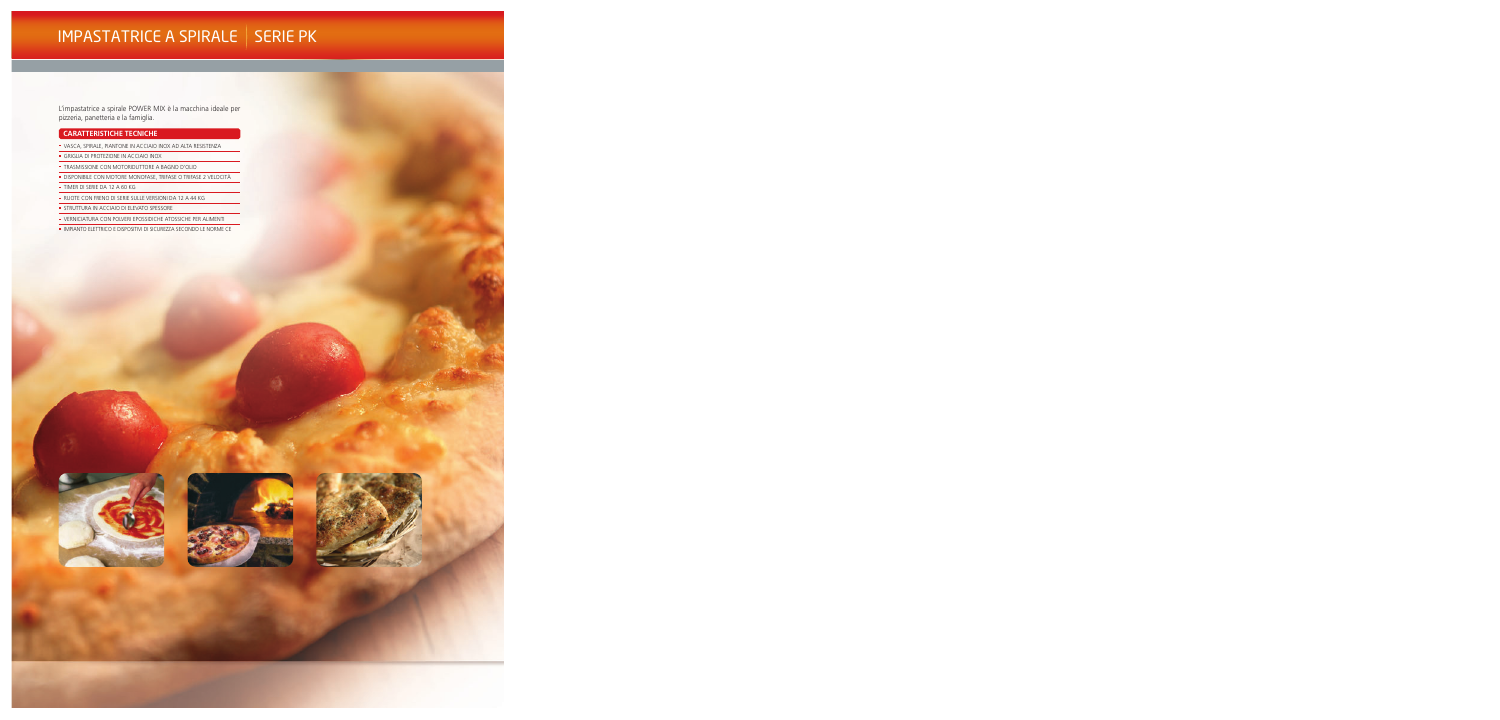# **MACCHINE POTENTI** RISULTATI ECCELLENTI

PK 12-18-25-38-44-60



CAPACITÀ DI IMPASTO KG / DOUGH CAPACITY KG CAPACITÉ DE PÂTE KG/ CAPACIDAD DE AMASAR KG / TEIGMASSE KG

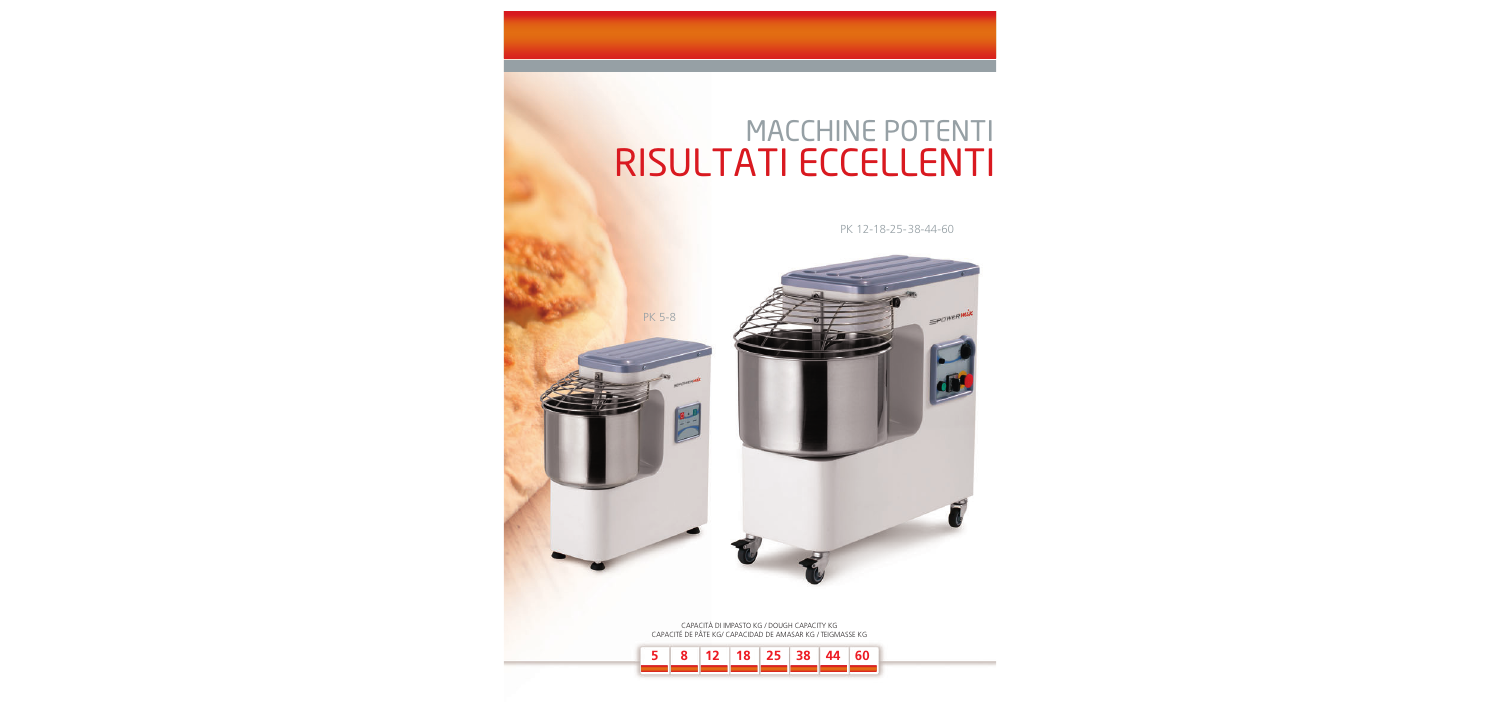

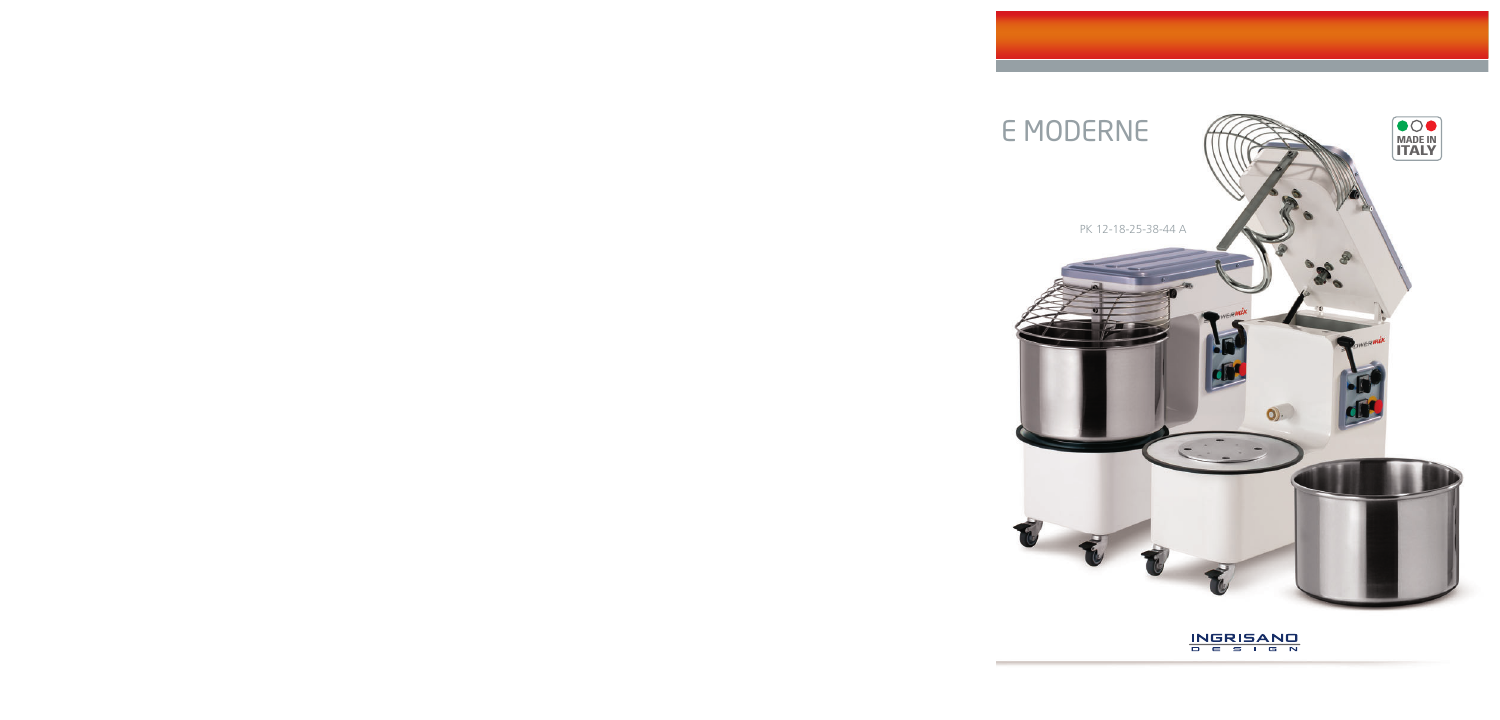#### **GB** SPIRAL MIXER POWER MIX

Spiral mixer POWER MIX represents the ideal machine for pizza-restaurant, confectioner's, bakery and domestic use.

#### **TECHNICAL SPECIFICATIONS**

- · THE STEEL-BOWL, THE SPIRAL, THE SHAFT ARE MADE IN STRONG HIGH STAINLESS STEEL
- THE PROTECTION COVER IS MADE IN STAINLESS STEEL
- . FOR THE CHAIN DRIVE SYSTEM HAS BEEN USED A GEARED MOTOR
- IT IS AVAILABLE WITH MONOPHASE THREEPHASE MOTOR OR THREEPHASE MOTOR 2 SPEEDS (EXCEPT 5 AND 8 KG)
- · STANDARD TIMER FROM 12 TO 60 KG
- · THE MODELS FROM 12 TO 44 KG WILL BE SUPPLIED COMPLETE
- WITH WHEELS WITH BRAKE
- . THE FRAME IS MADE IN THICK STAINLESS STEEL AS FOR THE PAINTING, ONLY NOT-TOXIC POWDERS SUITABLE
- FOR FOODS WERE UTILIZED
- . THE ELECTRIC SYSTEM AND THE SAFETY DEVICES ARE CONFORM TO THE EUROPEAN REGULATIONS

#### **E AMASADORA A ESPIRAL POWER MIX**

La amasadora a espiral serie POWER MIX es la maquina ideal para hacer pizza, pasteleria, panaderia y para la familia.

#### **CARACTERISTICAS TECNICAS**

- · PEROL, ESPIRAL, PERNO DE ACERO INOXIDABLE DE ALTA RESISTENCIA
- REJILLA DE PROTECCION HECHA DE ACERO INOXIDABLE
- TRANSMISION CON MOTOREDUCTOR LUBRIFICADO CON ACEITE
- · DISPONIBLE CON MOTOR MONOFASE, TRIFASE, Y TRIFASE CON 2 VELOCIDADES (MENOS LA DE 5 Y 8 KG)
- · RELOJ DE SERIE DE 12 A 60 KG
- · RUEDA CON FRENO DE SERIE EN LA VERSION DE 12 A 44 KG
- · ESTRUCTURA DE ACERO DE ELEVADO ESPESOR
- CAPA DE PINTURA DE POLVOS EPOSIDICO NO TOXICO Y ADAPTO PARA ALIMENTOS
- · IMPLANTE ELECTRICO Y DISPOSITIVO DE SEGURIDAD SEGUN LAS NORMAS DE LA CE

#### **F** PÉTRIN À SPIRALE POWER MIX

Le pétrin à spirale modèle POWER MIX est la machine idéale pour la pizzeria, la pâtisserie, la boulangerie et pour la famille.

#### **CARACTÉRISTIQUES TECHNIQUES**

- · LA CUVE, LA SPIRALE, LA BARRE SONT EN ACIER INOXYDABLE HAUTEMENT RÉSISTANT
- LA GRILLE DE PROTECTION EST EN ACIER INOXYDABLE
- · LE SYSTÈME DE TRANSMISSION EST RÉALISÉ AVEC UN MOTEUR RÉDUCTEUR À BAIN D'HUILE
- · IL EST DISPONIBLE AVEC UN MOTEUR MONOPHASÉ, UN MOTEUR TRIPHASÉ OU UN MOTEUR TRIPHASÉ 2 VITESSES (SAUF 5 ET 8 KG)

■ TIMER STANDARD DE 12 À 60 KG

- · LES MODÈLES DE 12 À 44 KG SONT MONTÉS EN SÉRIE SUR ROULETTES DOUÉES DE FREIN
- · LE PÉTRIN EST FABRIQUÉ EN ACIER D'UNE ÉPAISSEUR IMPORTANTE
- · LA PEINTURE EST RÉALISÉE EN POUDRE ÉPOXY SPÉCIALE ALIMENTAIRE
- · L'INSTALLATION ÉLECTRIQUE ET LES DISPOSITIFS DE SÉCURITÉ SONT CONFORMES AUX NORMES EUROPÉENNES

#### **D** SPIRALKNETER POWER MIX

Die Spiralteigknetmaschine der Serie POWER MIX ist das ideale Gerät für Pizzerias, Konditoreien, Bäckereien und auch für den Haushalt.

#### **TECHNISCHE DATEN**

- BEHÄLTER, SPIRALE UND ZENTRALSTAB AUS VERSTÄRKTEM INOX-STAHL
- · SCHUTZGITTER AUS ROSTFREIEM INOX-STAHL
- SELBSTÖLENDES REDUKTIONSGETRIEBE
- ERHÄLTLICH MIT EINPHASENMOTOR, DREIPHASENMOTOR ODER DREIPHASENMOTOR MIT ZWEI GESCHWINDIGKEITEN (AUSGENOMMEN 5-8 KG)
- · SERIENMÄßIG EINGEBAUTER TIMER IN MODELLEN FÜR 12-60 KG
- SERIENMÄßIGE AUSSTATTUNG ALLER MODELLE MIT 12-44 KG KAPAZITÄT MIT FESTSTELLBAREN RÄDERN
- VERSTÄRKTE STAHLSTRUKTUR LACKIERUNG ZULÄSSIG FÜR DEN UMGANG MIT I FRENSMITTELN
- FLEKTRISCHE ANLAGEN LIND ALISRÜSTLING
- · ENTSPRECHEND DEN SICHERHEITSVORSCHRIFTEN DER EG